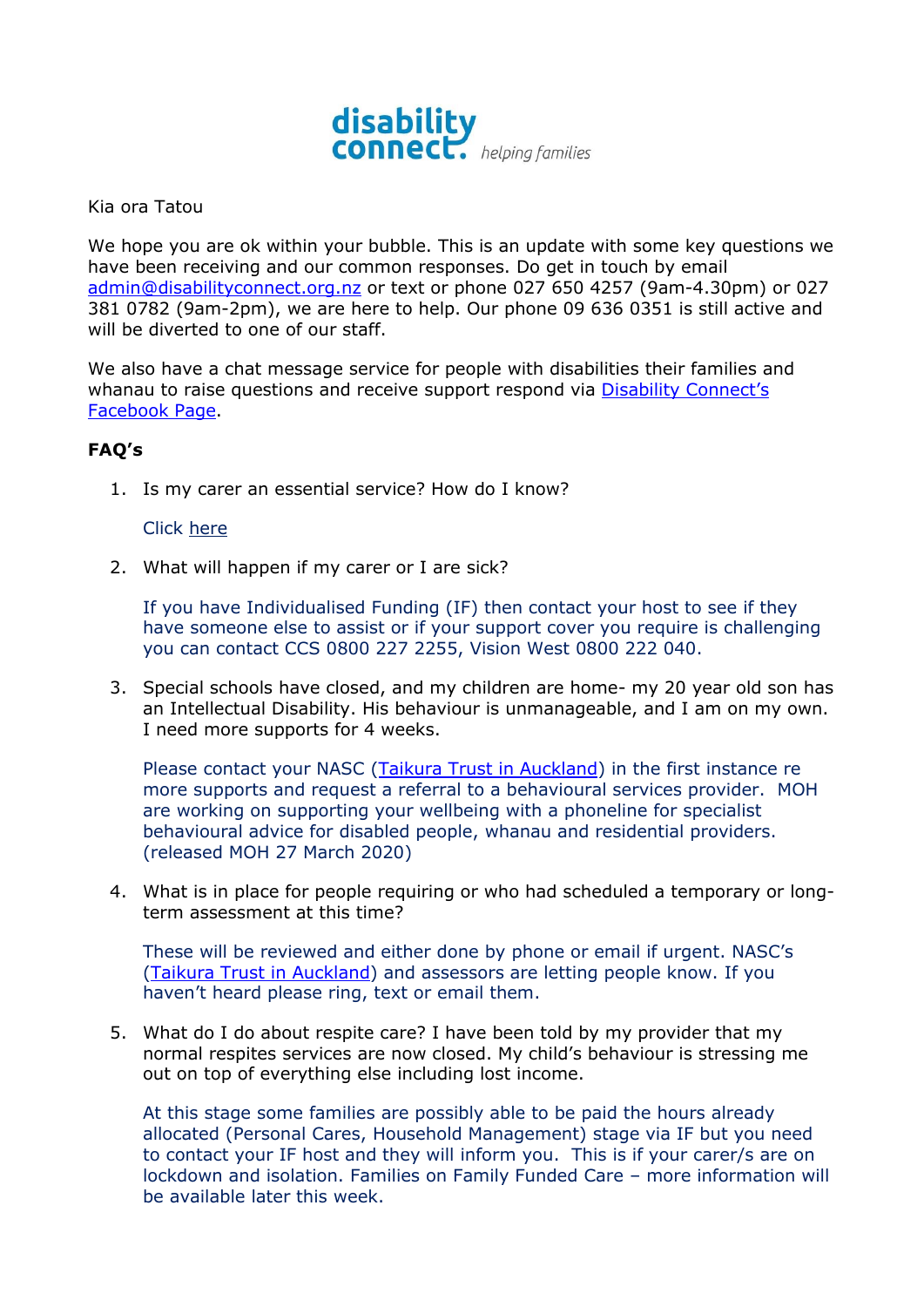6. I have problems with my equipment and carers and I'm an ACC client / I haven't heard from ACC.

Contact your case manager or nearest ACC branch.

7. I'm elderly, disabled and without carers. I am relying on outside family members to do my cares instead. My family members have no choice in the matter are not trained in care and have no PPE.

This is being made available – please contact your IF host (list here), NASC (Taikura Trust in Auckland) more information to follow when to hand. Current demand for PPE is unprecedented. The Ministry recognises this is causing concern among the increasing number of staff being brought in to help manage Covid-19 outbreak. Measures to address immediate needs which include a limited urgent release of equipment and accompanying guidance, will be announced within 24 hours. These measures are in addition to a longer term solution which is being worked through. The safety of staff is a top priority as we are working through this fast-evolving and challenging time. (released MOH 27th 9am)

- 8. I can't get my groceries- I'm a single parent with a disabled child.
	- There is a community organisation providing support for people in isolation. You can seek help or offer to become a volunteer from the website. Click here
	- Countdown have a priority service for people with disabilities and their whanau. Click here
	- Kahui tu Kaha has a Wellbeing team with Social Workers. They can arrange for food parcels for people in desperate need. Please contact Perry Zhou at Kahui tu Kaha perry.zhou@kahuitukaha.co.nz or 027 296 0793
	- Volunteers in the Chinese community are providing support for people in isolation for grocery pick up/drop off.